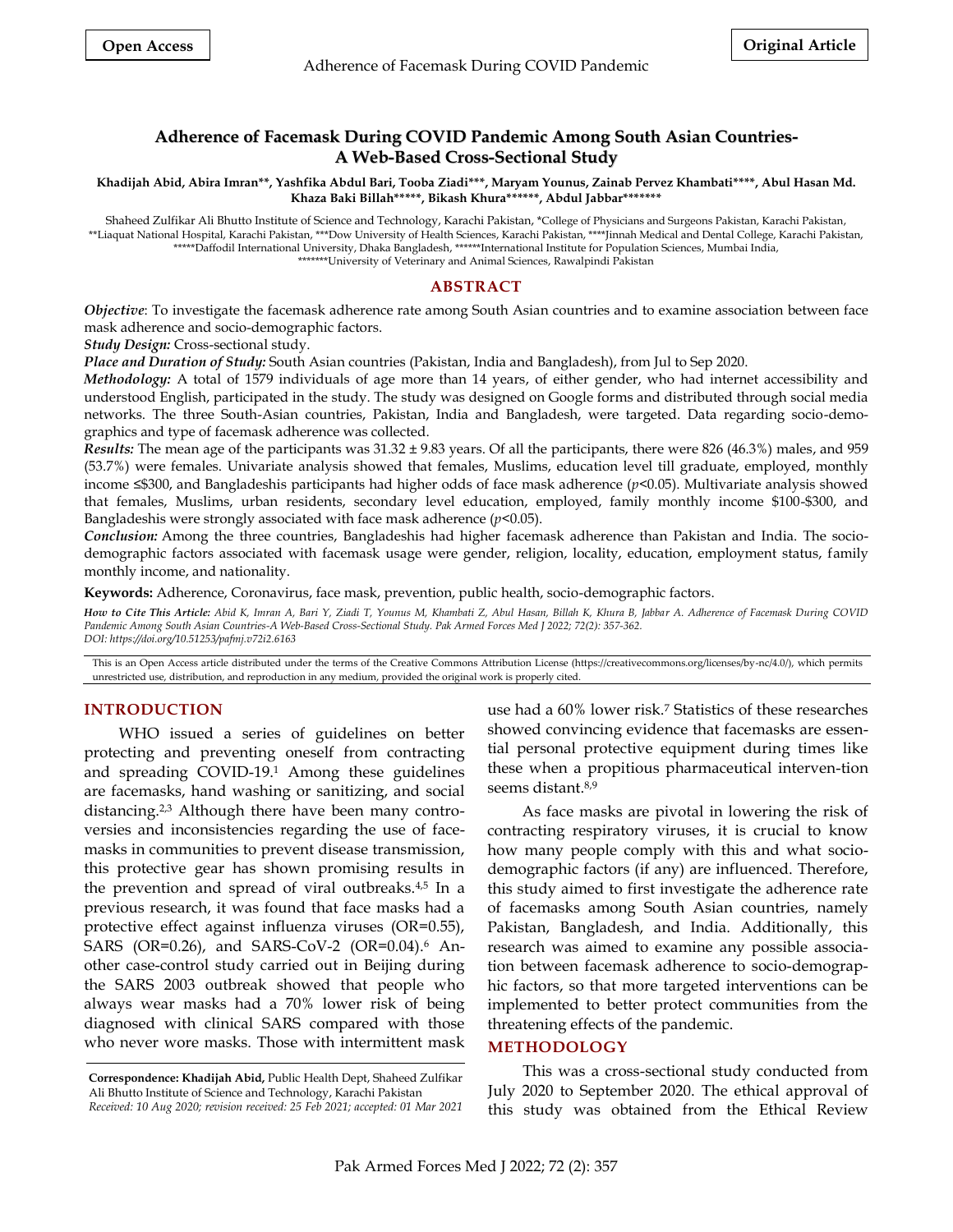Committee (Ref#: ERC-AMDC/051/2020) of Ameen Medical & Dental Center (AMDC), Karachi, Pakistan. The sample size of 1579 was estimated using the frequency of facemask acceptance as 95.7%, 8 the margin of error as 1% and 95% confidence level.<sup>10</sup>

**Inclusion Criteria:** Individuals of age more than 14 years, of either gender, who had accessibility to the internet and understood English, participated in the study.

**Exclusion Criteria:** Participants who did not give consent were excluded from the study.

The study was designed on Google forms and distributed through social media networks like Gmail, Facebook, Instagram, Linkedin and WhatsApp. The three South-Asian countries; Pakistan, India and Bangladesh were targeted. The first section of the study included the informed consent form. Participants who gave consent moved to the next section of the form. The following section included the questions regarding socio-demography, i.e. age, gender, residing country, locality, religion, education, employment status, family monthly income and marital status. Then the questions regarding the type of facemask they wore were asked. Facemask adherence was classified as "yes" when any facemask was worn and "no" when no face mask was used. The type of face mask used was classified into N95 respirators, surgical masks, cloth or reusable or homemade masks and none.

Statistical Package for Social Sciences version 25.0 was used for the data analysis. Mean and SD were reported for numeric variables such as age. Frequency and proportion were reported for categorical variables like gender, residing country, locality, religion, education, employment status, family monthly income, marital status, type of facemask and facemask adherence. Univariate logistic regression was applied to assess the significant factors of facemask adherence. Crude odds ratio along with 95% confidence intervals were estimated. The significant factors in univariate analysis were moved to a single multivariate model (Backward Wald regression). Adjusted odds ratios along with 95% confidence intervals were estimated. Further, interactions between facemask adherence and socio-demographic factors were assessed using Chi-square/Fisher exact test in each country. The *p*-value of  $\leq 0.05$  was considered statistically significant.

# **RESULTS**

After inflating the sample size by 25% for non-respondents, a total of 1980 participants (660 participants per country) were approached, out of which 1785 responded (90.2%). Of 1785 respondents, 644 (36.1%) were from Pakistan, 632 (35.4%) from Bangladesh and 509 (28.5%) from India. The mean age of the participants was  $31.32 \pm 9.83$  years. Of all the participants, 826 (46.3%) were males, 959 (53.7%) were females, 1382 (77.4%) were single, 403 (22.6%) were married, 1400 (78.4%) were Muslims and 385 (21.6%) non-Muslims, 1489 (83.4%) lived in urban areas and 269 (16.6%) in rural areas. Most were graduates 671 (37.6%) while 45 (2.5%) were educated till primary, 152 (8.5%) till secondary, 357 (20%) had post-secondary level education and 560 (31.4%) were post-graduates. About more than half, 1087 (60.9%) participants were unemployed, 574 (32.2%) had >\$300 monthly income, 1103 (61.8%) had \$100 - \$300, and 108 (6.1%) had <\$100 monthly income. Our study identified 1464 (82%) participants with mask adherence. Most common face mask used was surgical 907 (50.8%) followed by cloth 314 (17.6%) and N-95 respirators 243 (13.6%).

The odds of mask adherence were 1.28 times higher amongst females than males (OR=1.28, 95% CI= 1.009-1.637). Muslims had 6.19 times higher adherence to face masks than non-Muslims (OR=6.198, 95% CI= 4.769-8.055). There was 2.86 times more mask adherence in urban residents than rural area residents (OR =2.86, 95% CI=2.167-3.796). The odds of having mask adherence were found 1.88 times higher in secondary level education level, 1.45 times higher in post-secondary level, 2.21 times higher in graduate-level, and 1.89 times higher in postgraduate level. The odds of being mask adherent was 1.72 times more likely in employed. Participants whose family monthly income was \$100-\$300 were 3.59 times, whereas those, whose family monthly income was >\$300 were 1.89 times more likely to adhere to facemasks. Compared to Pakistani participants, Bangladeshi participants were 1.46 times more likely to adhere to masks, whereas Indian participants were 0.34 times less likely to adhere to facemasks.

The multivariate backward Wald regression was applied to ascertain the effects of gender, religion, area of residence, education level, employment status, income level, and country on participants' likelihood of wearing facemask. The multivariate logistic model was statistically significant (p=0.001). The model explained 26% (Nagelkerke R2) of the variance in the facemask adherence and correctly classified 82.9% of the cases. Females were 1.32 times more likely to exhibit facemask adherence than males. Religion was the strongest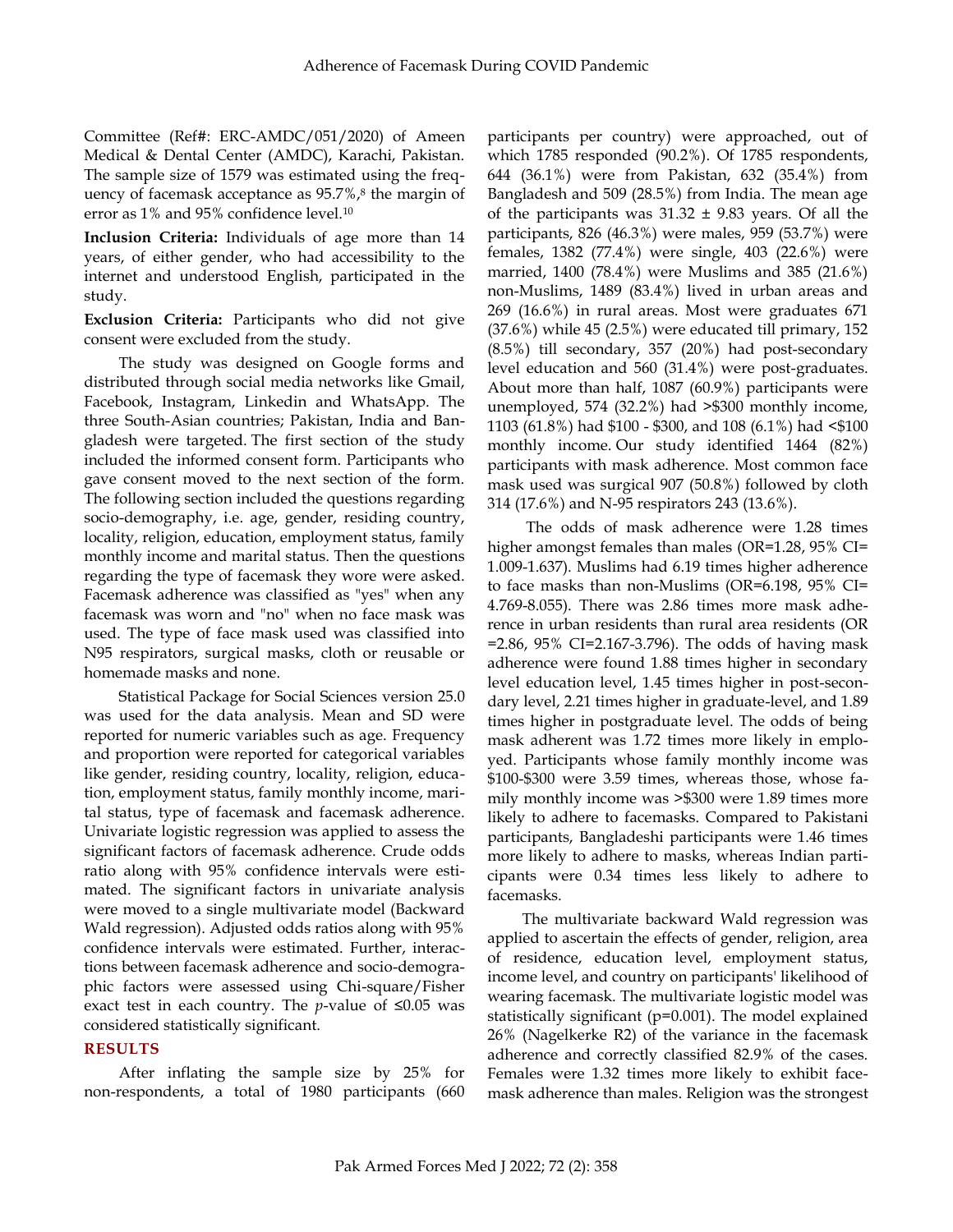factor associated with facemask adherence, which indicates that Muslims were 5.77 times more likely to exhibit facemask adherence than non-Muslims. Compared to rural residents, urban residents had 2.70 times more facemask adherence. The secondary level education was significantly associated with facemask adherence than primary level education (AOR=3.10). Employed participants had 2.45 times more odds of facemask adherence than unemployed individuals. Individuals with a family monthly income between \$100- \$300 had 3.18 times more likely to adhere facemask than individuals with a family monthly income level <\$100. The odds of facemask adherence in Bangladeshis were 1.78 times higher and in Indians were 0.89 times lower than Pakistani individuals (Table-I).

(*p*=0.001), educational status (0.007), employment status (*p*=0.001) and family monthly income (*p*=0.001) with facemask adherence. In Bangladeshi population, we found significant association of mask adherence with religion (*p*=0.001), area of residence (*p*=0.001), education level (*p*=0.013) and employment status (*p*= 0.001). In Indian population, we found significant association of mask adherence with religion (*p*=0.001), area of residence (*p*=0.024), employment status (*p*=0.001) and monthly income (*p*=0.001). The detailed Chi square/Fisher exact test results was presented in Table-II.

# **DISCUSSION**

Owing to the clinical and public health implications of COVID-19, we aimed to provide the propor-

**Table-I: Association of demographic factors with mask adherence.**

|                                     | radic i. resociation of achiographic factors with mask authentic.<br><b>Mask Adherence</b> |                  |              |           | Uni-Variate Logistic Regression | Multivariate Logistic Regression |                       |                          |
|-------------------------------------|--------------------------------------------------------------------------------------------|------------------|--------------|-----------|---------------------------------|----------------------------------|-----------------------|--------------------------|
| <b>Factors</b>                      | Yes                                                                                        | No               | $p$ -value   | <b>OR</b> | 95% CI for<br><b>OR</b>         | $p -$<br>value                   | Adjusted<br><b>OR</b> | 95% CI for<br><b>AOR</b> |
| Age<br>(Mean $\pm$ SD)              | $31.52 \pm 9.85$                                                                           | $30.35 \pm 9.68$ | 0.058        | 1.012     | 0.999-1.025                     |                                  |                       |                          |
| Gender                              |                                                                                            |                  |              |           |                                 |                                  |                       |                          |
| Male                                | 661(45.2)                                                                                  | 165(51.4)        | 1            |           |                                 | 1                                |                       |                          |
| Female                              | 803 (54.8)                                                                                 | 156 (48.6)       | $0.042*$     | 1.285     | 1.009-1.637                     | $0.047*$                         | 1.327                 | 1.004-1.755              |
| <b>Marital Status</b>               |                                                                                            |                  |              |           |                                 |                                  |                       |                          |
| Unmarried                           | 1133 (77.4)                                                                                | 249 (77.6)       | $\mathbf{1}$ |           |                                 |                                  |                       |                          |
| Married                             | 331 (22.6)                                                                                 | 72 (22.4)        | 0.944        | $1.01\,$  | 0.756-1.349                     |                                  |                       |                          |
| Religion                            |                                                                                            |                  |              |           |                                 |                                  |                       |                          |
| Non-Muslims                         | 218 (14.9)                                                                                 | 167(52)          | 1            |           |                                 | 1                                |                       |                          |
| Muslim                              | 1246(85.1)                                                                                 | 154 (48)         | $0.001*$     | 6.198     | 4.769-8.055                     | $0.001*$                         | 5.771                 | 3.862-8.624              |
| Area                                |                                                                                            |                  |              |           |                                 |                                  |                       |                          |
| Rural                               | 197 (13.5)                                                                                 | 99 (30.8)        | 1            |           |                                 | $\mathbf{1}$                     |                       |                          |
| Urban                               | 1267 (86.5)                                                                                | 222(69.2)        | $0.001*$     | 2.868     | 2.167-3.796                     | $0.001*$                         | 2.707                 | 1.934-3.788              |
| <b>Education Level</b>              |                                                                                            |                  |              |           |                                 |                                  |                       |                          |
| Primary                             | 32(2.2)                                                                                    | 13(4)            | $\mathbf{1}$ |           |                                 | $\mathbf{1}$                     |                       |                          |
| Secondary                           | 125(8.5)                                                                                   | 27(8.4)          | 0.107        | 1.881     | 0.873-4.051                     | $0.012*$                         | 3.101                 | 1.288-7.474              |
| Post-secondary                      | 279(19.1)                                                                                  | 78 (24.3)        | 0.290        | 1.453     | 0.728-2.902                     | 0.651                            | 1.198                 | 0.548-2.618              |
| Graduate                            | 461(31.5)                                                                                  | 104 (32.4)       | $0.021*$     | 2.215     | 1.125-4.362                     | 0.206                            | 1.646                 | 0.760-3.563              |
| Post graduate                       | 567 (38.7)                                                                                 | 99 (30.8)        | 0.066        | 1.892     | 0.958-3.735                     | 0.385                            | 1.424                 | 0.641-3.161              |
| <b>Employment Status</b>            |                                                                                            |                  |              |           |                                 |                                  |                       |                          |
| Unemployed                          | 859 (58.7)                                                                                 | 228 (71)         | $\mathbf{1}$ |           |                                 | $\mathbf{1}$                     |                       |                          |
| Employed                            | 605 (41.3)                                                                                 | 93 (29)          | $0.001*$     | 1.727     | 1.328-2.245                     | $0.001*$                         | 2.455                 | 1.759-3.427              |
| <b>Family Monthly Income</b>        |                                                                                            |                  |              |           |                                 |                                  |                       |                          |
| $<$ \$100                           | 69 (4.7)                                                                                   | 39(12.1)         | $\mathbf{1}$ |           |                                 | $\mathbf{1}$                     |                       |                          |
| $$100 - $300$                       | 953(65.1)                                                                                  | 150 (46.7)       | $0.001*$     | 3.591     | 2.339-5.513                     | $0.001*$                         | 3.185                 | 1.886-5.380              |
| > \$300                             | 442 (30.2)                                                                                 | 132(41.1)        | $0.004*$     | 1.893     | 1.221-2.933                     | $0.001*$                         | 2.529                 | 1.525-4.192              |
| <b>South Asian Countries</b>        |                                                                                            |                  |              |           |                                 |                                  |                       |                          |
| Pakistan                            | 553 (37.8)                                                                                 | 91 (28.3)        | $\mathbf{1}$ |           |                                 | $\mathbf{1}$                     |                       |                          |
| Bangladesh                          | 568 (38.3)                                                                                 | 64 (19.9)        | $0.029*$     | 1.460     | 1.039-2.053                     | $0.010*$                         | 1.781                 | 1.145-2.768              |
| India                               | 343 (23.4)                                                                                 | 166 (51.7)       | $0.001*$     | 0.340     | 0.255-0.454                     | 0.633                            | 0.897                 | 0.574-1.402              |
| *Sionificant at n-value $\leq 0.05$ |                                                                                            |                  |              |           |                                 |                                  |                       |                          |

*\*Significant at p-value <0.05*

In Pakistani population, we found significant association of age (*p*=0.016), gender (*p*=0.006), marital status (*p*=0.012), religion (*p*=0.001), area of residence

tion of population adhering to facemasks among the highest, moderate and lowest cases reported by India, Bangladesh and Pakistan. COVID-19 pandemic has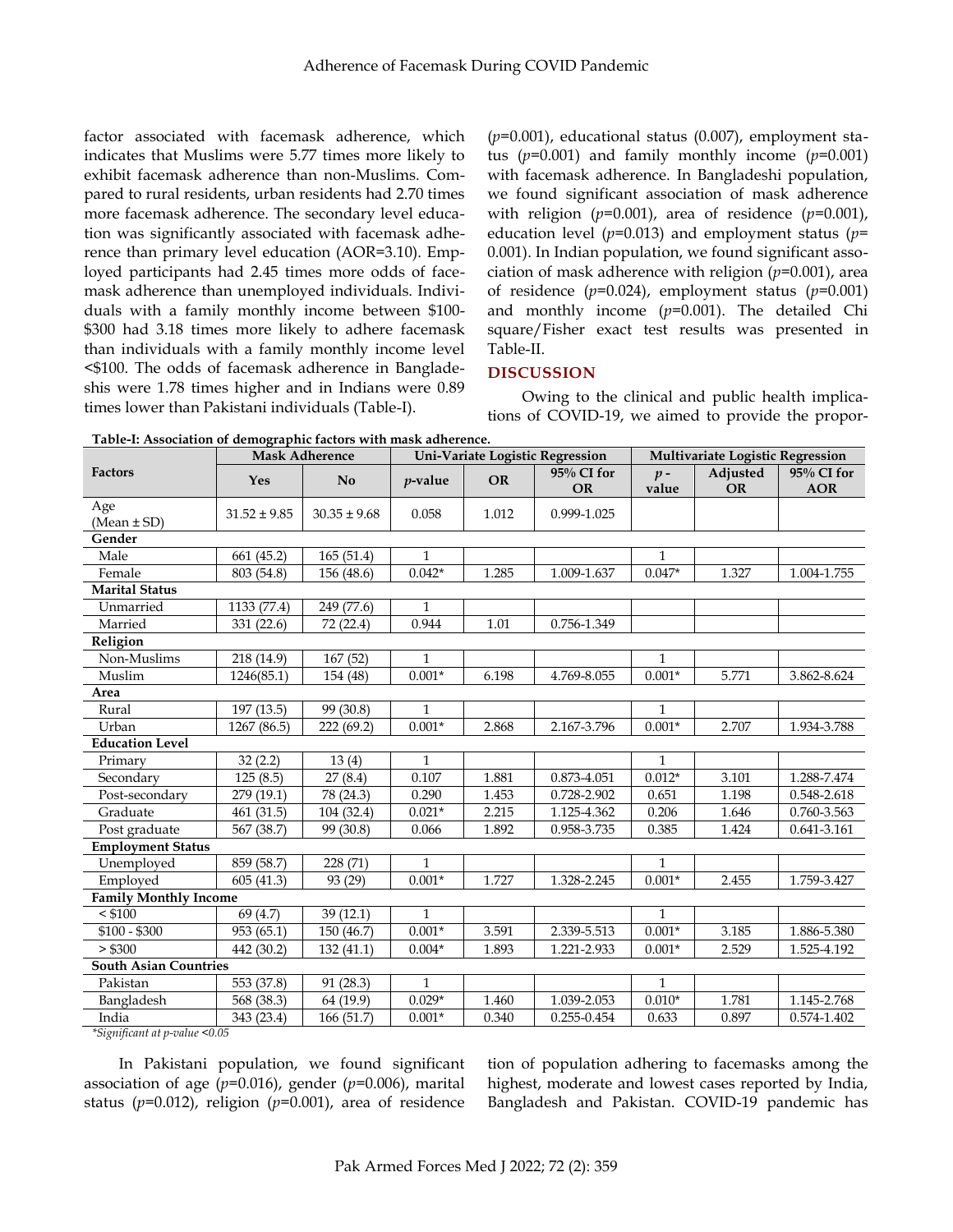spread significant chaos in the world. The health care authorities, scientists, virologists, microbiologists, public health experts, and each person from a specific medical facility have been devoted to finding clinical implications, management, the disease pattern, and appropriate vaccination as soon as possible the pandemic has begun.

(89%) and Pakistan (85%) had almost similar proportions of mask adherence. Nazli *et al,* reported that 48 percent adult population in India wore a face mask.<sup>10</sup> Whereas Ferdous *et al,* provided 98.7% mask adherence in Bangladesh.<sup>11</sup> The difference in proportion reflect the number of daily cases presented in these countries. Notably, India is the second-highest country

| Countries                    | Pakistan              |                   |            | <b>Bangladesh</b>        |                          |            | India                 |                  |            |
|------------------------------|-----------------------|-------------------|------------|--------------------------|--------------------------|------------|-----------------------|------------------|------------|
| <b>Factors</b>               | <b>Mask Adherence</b> |                   |            | <b>Mask Adherence</b>    |                          |            | <b>Mask Adherence</b> |                  |            |
|                              | Yes                   | N <sub>0</sub>    | $p$ -value | Yes                      | N <sub>0</sub>           | $p$ -value | Yes                   | N <sub>o</sub>   | $p$ -value |
| Age                          | $32.33 \pm 9.23$      | $29.77 \pm 10.06$ | $0.016*$   | $30.02 \pm 10.15$        | $28.27 \pm 9.83$         | 0.19       | $32.71 \pm 9.94$      | $31.56 \pm 9.53$ | 0.214      |
| (Mean $\pm$ SD)              |                       |                   |            |                          |                          |            |                       |                  |            |
| Gender                       |                       |                   |            |                          |                          |            |                       |                  |            |
| Male                         | 214 (38.7)            | 49 (53.8)         | $0.006*$   | 269 (47.4)               | 37 (57.8)                | 0.113      | 178 (51.9)            | 79 (47.6)        | 0.362      |
| Female                       | 339 (61.3)            | 42(46.2)          |            | 299 (52.6)               | 27(42.2)                 |            | 165(48.1)             | 87 (52.4)        |            |
| <b>Marital Status</b>        |                       |                   |            |                          |                          |            |                       |                  |            |
| Unmarried                    | 392 (70.9)            | 76 (83.5)         | $0.012*$   | 521 (91.7)               | 55 (85.9)                | 0.122      | 220(64.1)             | 118(71.1)        | 0.12       |
| Married                      | 161(29.1)             | 15(16.5)          |            | 47(8.3)                  | 9(14.1)                  |            | 123 (35.9)            | 48 (28.9)        |            |
| Religion                     |                       |                   |            |                          |                          |            |                       |                  |            |
| Muslim                       | 549 (99.3)            | 83 (91.2)         | $0.001*$   | 541 (95.2)               | 43 (67.2)                | $0.001*$   | 156 (45.5)            | 28 (16.9)        | $0.001*$   |
| Non-Muslims                  | 4(0.7)                | 8(8.8)            |            | 27(4.8)                  | 21(32.8)                 |            | 187 (54.5)            | 138 (83.1)       |            |
| Area                         |                       |                   |            |                          |                          |            |                       |                  |            |
| Urban                        | 498 (90.1)            | 58 (63.7)         | $0.001*$   | 475 (83.6)               | 35 (54.7)                | $0.001*$   | 294 (85.7)            | 129(77.7)        | $0.024*$   |
| Rural                        | 55 (9.9)              | 33 (36.3)         |            | 93 (16.4)                | 29(45.3)                 |            | 49 (14.3)             | 37(22.3)         |            |
| <b>Education Level</b>       |                       |                   |            |                          |                          |            |                       |                  |            |
| Primary                      | 7(1.3)                | 2(2.2)            | $0.007*$   | 20(3.5)                  | 7(10.9)                  | $0.013*$   | 5(1.5)                | 4(2.4)           | 0.329      |
| Secondary                    | 23 (4.2)              | 7(7.7)            |            | 62(10.9)                 | 3(4.7)                   |            | 40(11.7)              | 17(10.2)         |            |
| Post-secondary               | 94 (17)               | 28 (30.8)         |            | 150(26.4)                | 23(35.9)                 |            | 35(10.2)              | 27(16.3)         |            |
| Graduate                     | 216(39.1)             | 29 (31.9)         |            | 230(40.5)                | 21(32.8)                 |            | 121(35.3)             | 54 (32.5)        |            |
| Post-graduate                | 213(38.5)             | 25(27.5)          |            | 106(18.7)                | 10(15.6)                 |            | 142 (41.4)            | 64 (38.6)        |            |
| <b>Employment Status</b>     |                       |                   |            |                          |                          |            |                       |                  |            |
| Unemployed                   | 284 (51.4)            | 71 (78)           | $0.001*$   | 434 (76.4)               | 57 (89.1)                | $0.001*$   | 141 (41.1)            | 100(60.2)        | $0.001*$   |
| Employed                     | 269 (48.6)            | 20(22)            |            | 134 (23.6)               | 7(10.9)                  |            | 202(58.9)             | 66 (39.8)        |            |
| <b>Family Monthly Income</b> |                       |                   |            |                          |                          |            |                       |                  |            |
| $<$ \$100                    | 50(9)                 | 21(23.1)          | $0.001*$   | 2(0.4)                   | $\blacksquare$           | 0.808      | 17(5)                 | 18 (10.8)        | $0.001*$   |
| $$100 - $300$                | 192 (34.7)            | 27(29.7)          |            | 566 (99.6)               | 64 (100)                 |            | 195 (56.9)            | 59(35.5)         |            |
| > \$300                      | 311 (56.2)            | 43 (47.3)         |            | $\overline{\phantom{a}}$ | $\overline{\phantom{a}}$ |            | 131 (38.2)            | 89 (53.6)        |            |

| Table-II: Individual country-wise analysis for association of socio-demographic factors and face mask adherence. |  |  |  |
|------------------------------------------------------------------------------------------------------------------|--|--|--|
|                                                                                                                  |  |  |  |

*\*Significant at p-value <0.05*

To date, no effective vaccination or treatment has been developed except symptomatic management of complications of COVID-19.<sup>9</sup> Therefore, health care authorities have enforced public health measures to mitigate the spread of the virus by maintaining social distancing, country-wide lockdowns, wearing face cover, sanitizing the hands regularly, and washing hands for at least 20 seconds as much as possible.<sup>4</sup>

Overall, the present data revealed that 18% of the South Asian population did not practice wearing facemasks, and a large proportion of the population (51%) wore a surgical mask as a face covering. Our data revealed that the Indian population had the lowest adherence to face coverings (67%), whereas Bangladesh

in reporting COVID daily cases. The most common reason for the increasing number of SARS CoV 2 cases in India might be non-adherence to face coverings, as India is the most populous country worldwide. However, the country-wise sample size in the present study is still weak to represent the whole population. Therefore, the findings could be inconclusive.

The socio-demographic factors give an insight into policy adherence among the population. It is crucial to determine the proportions of variables involved in mask adherence. In this case, our regression analysis showed that the odds of mask adherence were higher among females, Muslims, Urban residents, secondary level education, post-secondary level, graduate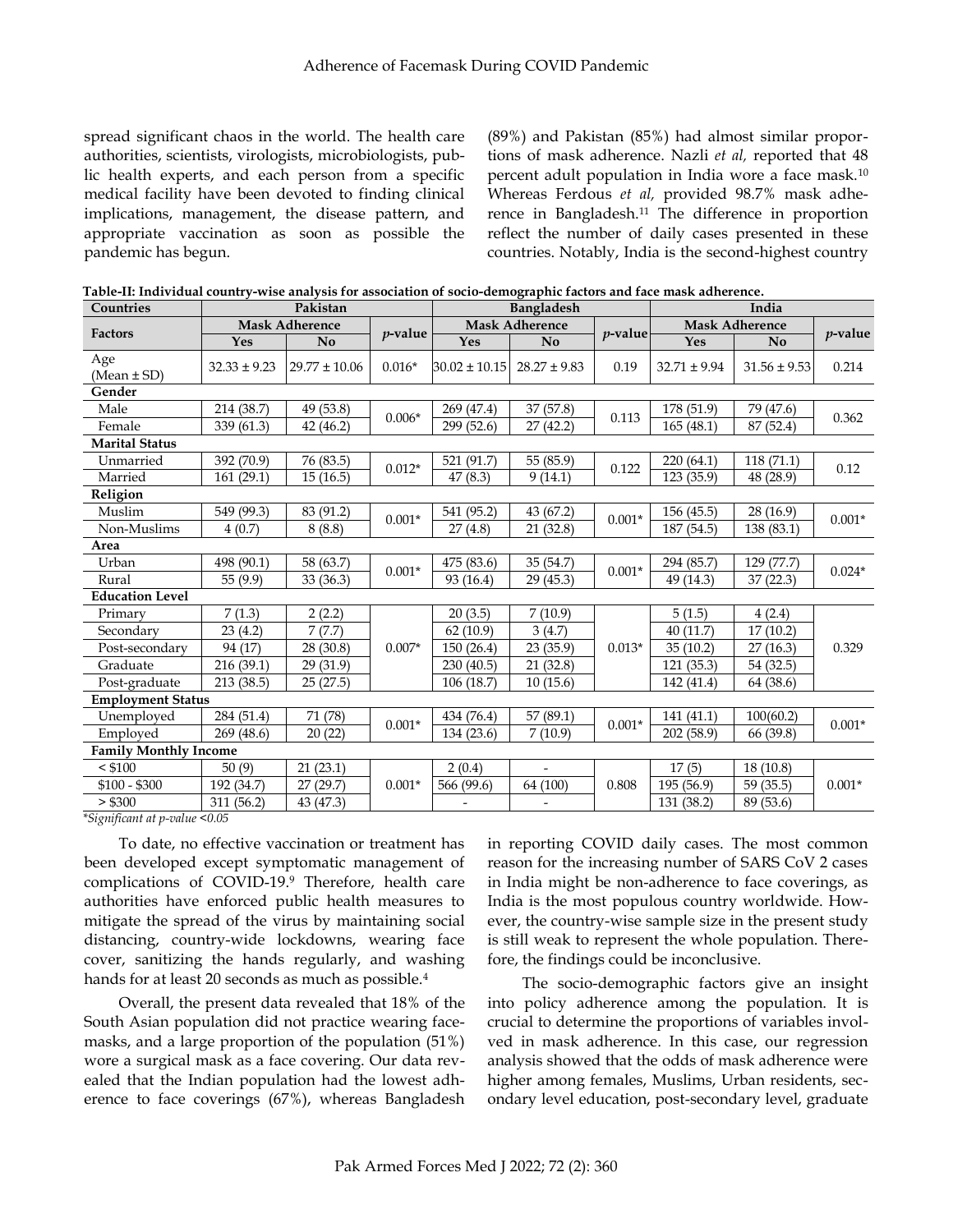level, postgraduate level, employed, high family monthly income. John *et al,* also revealed that females, the urban population, older adults, immigrants were significant factors for mask adherence.<sup>12</sup> Similarly, Zhong *et al,* provide a comprehensive analysis of socio-demographic factors. The employment, joint family system, older age, and higher monthly income were significant factors in mask adherence.<sup>13</sup> The comparison reflects similar factors in Eastern and Western parts of the world. It can be stated that mask adherence is not limited to ethnicity or racial preferences. However, mask adherence is a policy and depends on an individual's ability to comprehend COVID-19 as a contagious disease.<sup>14</sup> The enforcement of wearing face masks varies widely around the globe. Compared to the Western world, a facemask was set as a mandatory requirement to step outside the house. The demand for masks has been substantially increased since the pandemic came into existence. It was reported that face masks were used more than once in China, Japan and Thailand.<sup>14</sup>

The present data showed that the Bangladeshi population had significant factors such as religion, area of residence, education level and employment status that played a role in adherence to face mask policy. In one study, the male gender had more mask adherence in Bangladesh.<sup>15</sup> In Bangladesh, few studies have been conducted to assess the knowledge, attitude, and practices of COVID-19. The results showed that people in Bangladesh have significant knowledge and awareness regarding SARS CoV 2 virus.15-17 The mask adherence of the Malaysian population was around 97% despite having a high number of cases. However, the study showed that vulnerable populations do not practice facemasks, and the mortality rate was highest among these groups.<sup>18</sup> The present data also revealed that in the Indian population, religion, area of residence, employment status, and high monthly income were significant factors in mask adherence. A study in India showed that around 63% individuals had good knowledge about safety precautions. Students had more knowledge in India than in other occupations. The significant association of socio-demographic factors was similar according to the present study.<sup>19</sup> In another study conducted in India, authors, revealed 8 percent adherence to masks.<sup>20</sup>

The determination of significant factors among the different populations was the strength of our study. Though the small sample size does not represent the countrywide population, the results can still be set as a standard to gather more data regarding

mask adherence. The mask adherence is directly proportional to a decrease in infection rate. Therefore, the statistics can be set as the ground to discover the reasons for non-adherence to face coverings. In the long term, the data can be helpful to determine which group to target to educate about-face coverings.

# **ACKNOWLEDGEMENTS**

We want to acknowledge all our colleagues who helped us distribute study forms and data collection.

## **LIMITATIONS OF STUDY**

Our study has mainly focused on the adherence rate and associated factors with adherence. However, the cost and availability of masks in the market could also influence the individual's choice. However, the data was collected as part of an online study and individuals who had access to the internet had taken part, so results cannot be generalized to those with no internet access.

#### **CONCLUSION**

Among the three countries, Bangladeshis had higher facemask adherence than Pakistan and India. The sociodemographic factors associated with facemask usage were gender, religion, locality, education, employment status, family monthly income, and nationality.

#### **Conflict of Interest:** None.

#### **Authors' Contribution**

KA: Conception and design of the study, research supervision, and final approval, AI, MY: Data cleaning and management, statistical analysis, and interpretation of results, YAB: Literature review, abstract writing, final approval of the draft, TZ: Paper drafting, Literature search, final approval of the draft, ZPK: Literature review, critical review, paper drafting, AHB, BK, AJ: Data collection, critical review, final approval of draft.

#### **REFERENCES**

- 1. Acter T, Uddin N, Das J, Akhter A, Choudhury TR, Kim S. Evolution of severe acute respiratory syndrome coronavirus 2 (SARS-CoV-2) as coronavirus disease 2019 (COVID-19) pandemic: A global health emergency. Sci Total Environ 2020; 730(1): 138996. http://www.sciencedirect.com/science/article/pii/ S0048969720325134.
- 2. WHO. WHO Director-General's opening remarks at the media briefing on COVID-19 - 11 Mar 2020: World Health Organization. [Internet] 2020 Available from: https://www.who.int/dg/ speeches/detail/who-director-general-s-opening-remarks-atthe-media-briefing-on-covid-19---11-mar-2020. [Assessed on Sept 29, 2020].
- 3. WHO. WHO Coronavirus Disease (COVID-19) Dashboard: World Health Organization; 2020 [Internet]. Available from: https://covid19.who.int/.[Assessed on Sept 29, 2020].
- 4. WHO. Advice on the use of masks in the context of COVID-19: interim guidance, 5 June 2020: World Health Organization; 2020 [Internet]. Available from: https://apps.who.int/iris/handle/ 10665/332293. [Assessed on Dec 12, 2020].
- 5. Morawska L, Milton DK. It is time to address airborne transmission of COVID-19. Clin Infect Dis 2020; 71(9): 2311-2313.